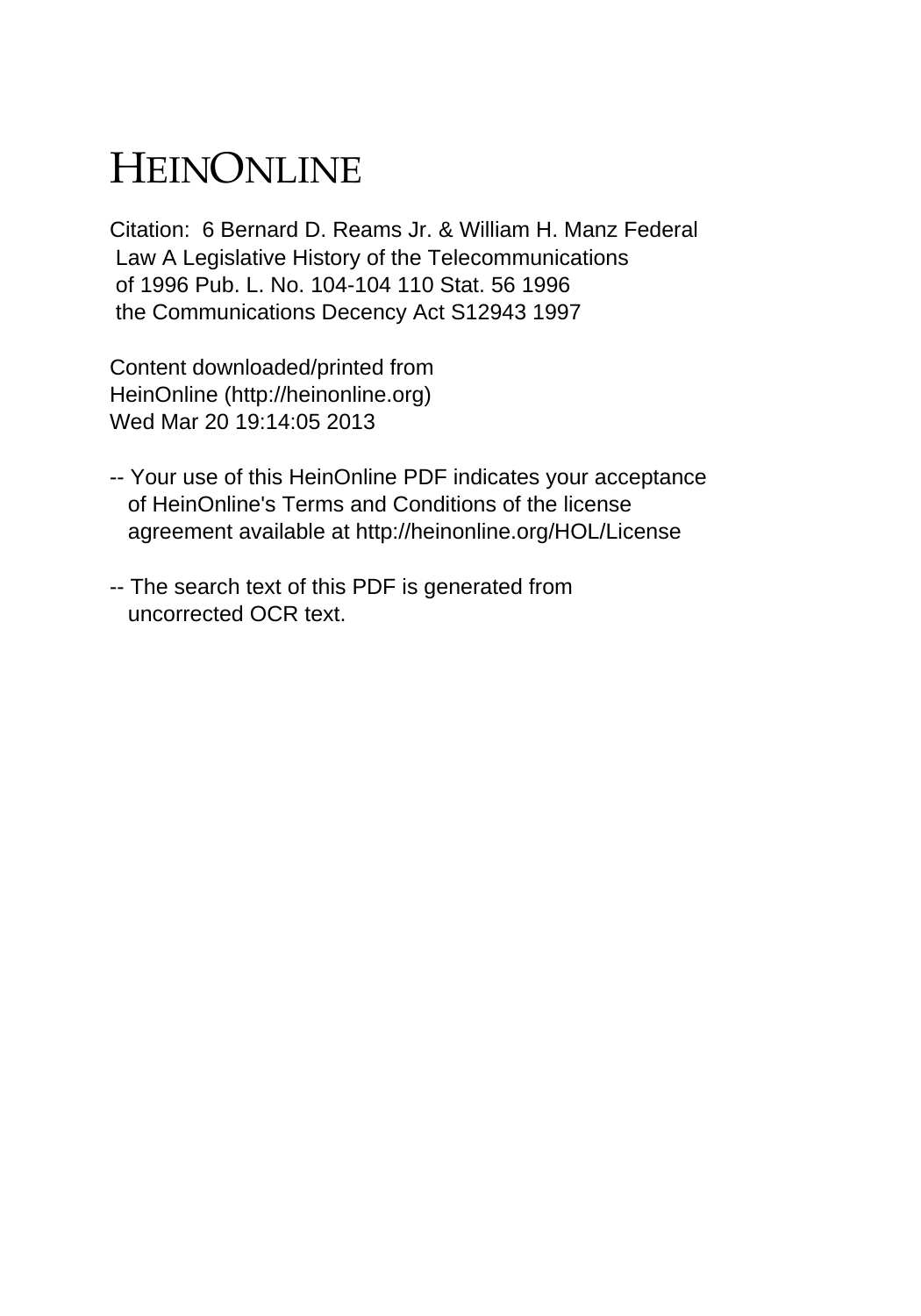(b) LINITATION.-It is the sense of the Sen-<br>THE NOMINATION OF ADM. HENRY ate that funds should not be obligated or ex-<br>MAUZ, JR. (1) authorized in advance by the Congress;

and Mr. COVERDELL) proposed an ticable to Congress after the initiation of the amendment to the motion of Mrs. MUR-<br>amendment to the motion of Mrs. MURand Mr. Coverage and the motion of Mrs. MuR-<br>
Emporary deployment.<br>
RAY to recommit with instructions the control of distance is the depty<br>
next of the motion of Mrs. The correction of the motion is<br>  $\frac{1}{2}$ . The contro

States military intervention in Haiti is the<br>estimated of the Artistic restoration by force of Jean-Bertrand<br>Artistic to the Office of Pesident of Haiti;<br>The President has not presented a com-<br>prehensive case for United St

All national public opinion surveys taken and security of United States Armed Forose, to date establish that a substantial majority including steps to ensure that United States of Americans oppose United States military A

including allegations of his involvement in the assassination of a political opponent. re-

main unresolved;<br>| United States vital national security intereste are not threatened by the situation in Halti;

It:<br>It is the sense of the Senate that the strategy for ending the deployment has been<br>pred Services Committee also consider the identified; and<br>the intertaken only after the finan-<br>That it is the senate:<br>That the lives of Armed Services Committee also consider the identified; and<br>armed Services Committee also consider the identified; and undertaken only after the finan-<br>fact that it is the sense of the States Armed cial costs of the deploym

MURRAY. The **MCCAIN CAINST CONSTRATION** IN THE MORE AND STATE of the parendment No. 2582 proposed by Mr. traitions of counter emigration facilities, or op-<br>MCCAIN to the motion of Mrs. MURRAY. *arations* to counter emigr

upra; as follows:<br>Strike all after the first colon and insert.<br>COMMUNICATIONS

of the Senate that the Armed Services Com-<br>of the Senate that the Armed Services Com-<br>mittee also consider the fact that it is the

once also consider the fact that it is the<br>
sense of the Senate that it is the<br>
(1) all parties should bonor their obliga.<br>
(1) all parties should bonor their obliga.<br>
(1) all parties should bonor their obliga.<br>
(1) all pa

(2) the United States has a national inter- tation.)<br>
(2) the United States has a national inter- tation.)<br>
(2) the United States has a national inter- Mr. ROBB submitted an amendment est in preventing uncontrolled emigration from Haiti; and

**AMENDMENTS SUBMITTED** ation and further its interest in preventing uncontrolled emigration.

**-12)** the temporary deployment **of** United MCCAIN (AND OTHERS) States Armed Forces into Haiti is necessary<br> **AMENDMENT NO. 2582 citizens from a situation of imminent danger**<br> **Mr. McCAIN** (for himself, Mr. DOLE, and the President reports as soon as prac-In order to protect or evacuate ontent danger<br>citizens from a situation of imminent danger<br>and the President reports as soon as prac-<br>ticable to Congress after the initiation of the

Jr., to the Committee on Armed serv-<br>ing but not limited to the protection of<br>American citizens in Haith, there is not and<br>A the end of the instructions add the fol-<br>cient times o seek and receive congressional<br>lowing:<br> $\frac$ lowing:<br>
Implementation, and the President reports as<br>
The Senate finds that:<br>
The Senate finds that:<br>
The President has proposed to use the initiation of the deployment, but in no case<br>
United States Armed Porces to incre

prehensive case for United States military to Congress that the intended deployment of United States Armed Forces into Halti-

critical States Armour ortess into the success of any of-<br>critical states any of-<br>second security interests;<br>the military actions have been taken to ensure the safety<br>and security of United States Armed Forces,

Ing or unable to restrain popular justice most appropriate for the United States<br>through mob violence":<br>Armed Forces rather than civilian personnel<br>Allegations connecting President Aristide Or armed forces from other natio

Including allegations of the United States Armed Forces pro-<br>posed for deployment are necessary and suf-<br>ficient to accomplish the objective of the

United States vital national security inter- (4) will be undertaken only after clear **oh.** Haiti: **(5)** will be undertaken only after **an** exit

bet wally alliable to the office of Freshield. introduction, or reintroduction of United States Armed Forces into the land territory MITCHELL (AND NUNN) of Haiti, irrespective of whether those Armed<br>AMENDMENT NO. 2583 Forces are under United States or United<br>Nations command, but does not include ac-Mr. MITCHELL (for himself and Mr. tivities for the collection of foreign intellations)<br>NUNN) proposed an amendment to ligence, activities directly related to the op-<br>NUNN) proposed by Mr. frations of United States diplomat

the following:<br>
SEC. SENSE OF THE SENATE ON THE USE OF COMMUNICATIONS EQUIP-<br>
SEC. SENSE FUNDS FOR UNITED STATES MILI-<br>
TARY OF FORM TORE TAND RESEARCH AND MANUFAC-<br>
(a) STATEMENT OF POLICY.--It is the sense TURING COMPETI

from Haiti. and intended to be proposed **by** him to the **0)** the United States should remain en- bill **(S. 1822)** to foster the further devel-**gaged** in Haiti to support national reconcill- opment of the Nation's telecommuniBEST COPY **AVAILABLE -**

aitions infrastructure **and** i'o1t4tion **if** the public interest, and for **other purposes;** as **follows:**

On **page 10.** below line 24. add the **follow-**

ure:<br>"(9) To the maximum extent practicable.<br>to ensure that every school and classroom in<br>the United States has access to existing and-<br>innovative telecommunications and-informa-

tion services and technologies.<br>, On page 11, line 1, strike out **'''(8)' '' and in-**<br>sert in lieu thereof '''(7)'.''.

On Page **11.** line 4. strike out **"'(7)'" and** in-sert in lieu thereof **"'(8)' ". "** On **Page** 12. between lines **16** and **17,** insert the following:

"(3)(A) There is hereby established a fund<br>to be known as the Educational Tele-<br>communications and Technology Fund (in<br>this section referred to as the 'Fund'). The<br>purpose of the Fund is to provide funding for<br>activities secondary schools in the United States have complete access to existing **and** innovative telecommunlcations and Information tech-

nologies and services.<br>
"(BM) Not later than 130 days after the<br>
"(BM) Not later than 130 days after the<br>
commission shall prescribe regulations that<br>
commission shall prescribe regulations that<br>
graph (2), provide for the

tributions required under that paragraph as the Commission **shall** prescribe. **, "l()** The regulations under this Subpara-graph **shall** also establish guidelines- govern-

Ing the deposit into the Fund of all or a portion of the following:<br>"(I) Payments to the Commission as a re--<br>suit of the determination of the Commission

of overcharges on the part **Of** an entity. **"(1)** Payments of penalties **assessed by** the

Commission. "(liII The Commission **may** prescribe in regulations under this subliwagraph for the deposit into the Fund of funds from such other sources (includlng from **fee** received from auctions **of** the electromagnetic spectrum) **and** in such amounts as the Commis-**slon** determine appropriate. **"(4) Not** later than 2 **years after** the date of

the enactment of this section. the Secretary of Education and the Commission shall joint-**ly** prescribe regulations relating to the **dis-**burement of sums in the Fund. Such regula-

tions shall include the following provisions:<br>"(A) Provisions governing the utilization<br>of sums in the Fund, including the projects<br>for which sums in the Fund shall be avail-

able.<br>
"(B) Provisions for determining the State<br>and local entities eligible for **awards** of sums<br>from the Funds.

**"(C)** Provisions establishing **a** fair and **ex-.** peditious process for the application for and selection **of** the entities to be awarded sums from the Fund.

**"(D)** Provisions governing the eau'ation of the activities of entities that **ar** awarded

sums from the Fund. **"(E)** Provisions ensuring **itat"** Entities awarded sums in the Fund utilixe **such sums** for the purposes for which such **sums** were awarded.

On page 15, between lines 3 and 4, insert

the following:<br>
(c) TELECOMMUNICATIONS SERVICES FOR<br>
(C) TELECOMMUNICATIONS --(1) NOt later<br>
than 180 days after the date of enadtment of<br>
this Act, the Assistant Secretary of Com**merce** for Communications and Information shall. **in** consultation with the Federal Com-munibations Commision and the 8ecret-'r of Education-

**(A) issue a** notice of inquiry into the fea-sibility of establishing **an** educational **rol-**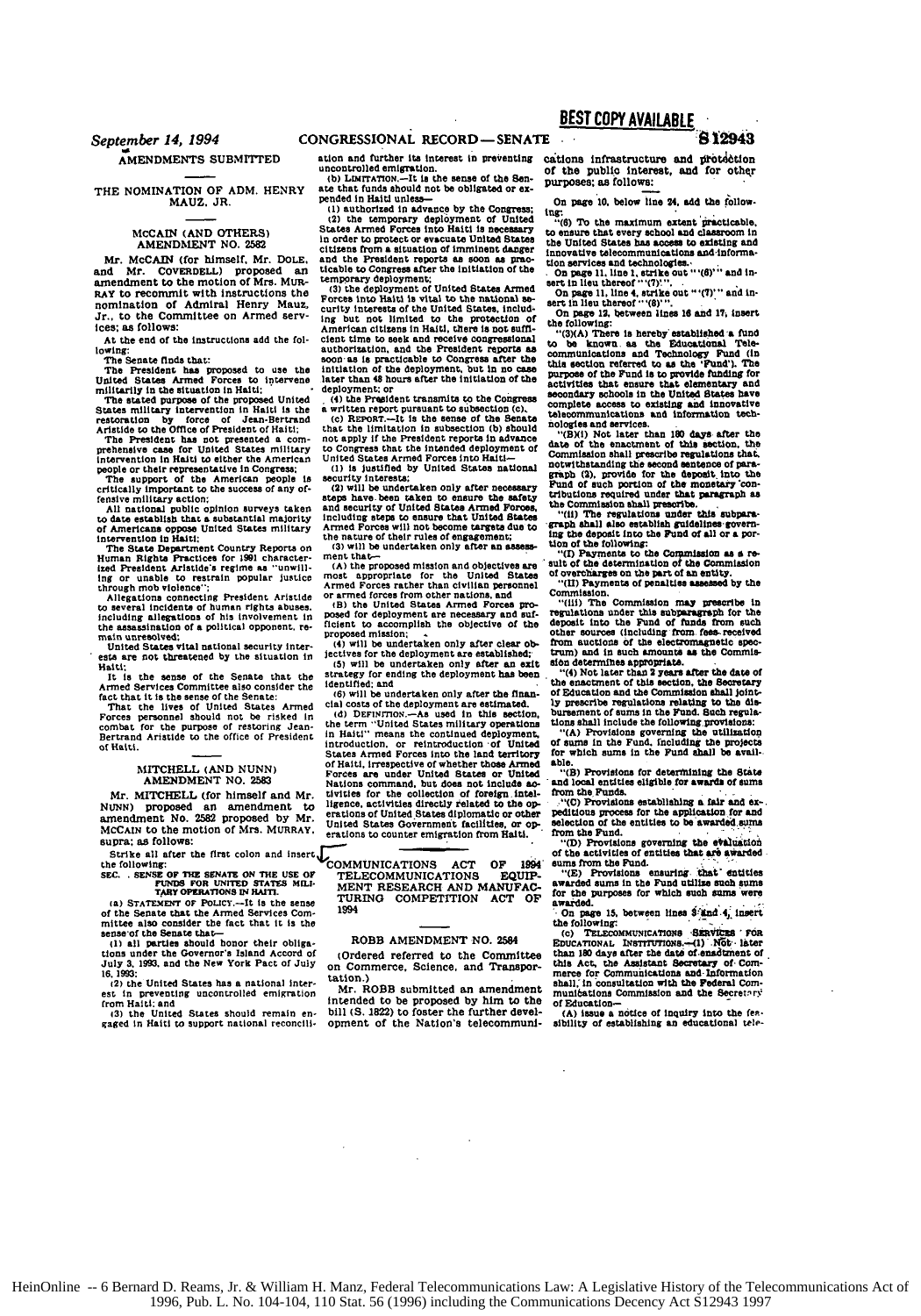mmunications and technology corporation In order to provide credit and grant funds to support the national goal of ensuring that elementary and secondary schools have complete access to existing and innovative telecommunications and information technologies and services;<br>
(B) review alternative for an appropriate

organizational form for such a corporation:

⊶.<br>⊶ G commend to an organizational form for such a corporation.

Can have a contract be contained.<br>
The Assistant Secretary shall complete coosedings on the notice of inquiry and public the recommendations referred to in paragraph (1)(C) not later than 1 year after

AUTHORITY FOR COMMITTEES TO **MEET** 

**COMBETTEE ON ARMED SERVICES** 

Mr. MTCHELL. Mr. President, I ask tee on Armed Services be authorized to at 2 p.m. on Wednesday, Septemmeet ber 14, 1994, in open session, to consider the following pending nominations: Mr. Paul G. Kaminaki, to be Under Secretary of Dasense for Acquisition and Technology and Hon. Frederick F.Y.<br>Pang, to be Assistant Secretary of Defense for Force Management.<br>The PRESIDING OFFICER. Without

objection, it is so ordered.

OCHMITTER ON COMMERCE, SCIENCE, AND TRANSPORTATION

Mr. MITCHELL. Mr. President. I ask unanimous consent that the Committee on Commerce, Science, and Transportation be authorized to meet on<br>September 14, 1994, at 9:30 a.m. on the nomination of Gus Owen to be a member of the Interatate Commerce Commissio

The PRESIDING OFFICER, Without objection, it is so criered.

**COMMITTEE ON FINANCE** 

Mr. MTTCHELL, Mr. President, Lask unamimous consent that the Commuttes an Finance be permitted to meet<br>today. September 14, 1994 at 19:30 a.m.,<br>to hear witnesses testify on S. 1894, the<br>Superfund Reform Act of 1994 and to hear and consider the nominations of Stuart L. Brown to be an assistant ganeral counsel in the Department of the Treasury and chief counsel for the Internal Revenue Service; Frank Mennian, to be Deputy Secretary of the<br>Treasury, and Edward Knight to be<br>granted countered the Treasury.

objection, it is so endered.

COMMITTER ON THE JUNIORARY

Mr. MITCHELL. Mr. President, I ask unautower content that the Commit-<br>tee on the Judiciary be authorized to<br>meet during the session of the Senate nus, the main woman Spitember 14, 1394, at 2<br>p.m., in momen 226 Senate Dirksen Office<br>Buildings on the sommentions of James<br>L. Descrit for the sommer Le diffin chemic. Prederic Block to be<br>U.S. district judge for the Eastern District of New York, Rebert N. Chatigny to be U.S. district judge for the District of Connecticut. Allyne R. Ecss to be U.S. district judge for the Eastern  $\mathbb{R}^2$ 

District. of New York. Shira  $\mathbf{A}$ Scheindlin to be U.S. district judge for the Southern District of New York Dominic J. Squatrito to be U.S. district judge for the District of Connectient.

The PRESIDING OFFICER. Without objection, it is so ordered.

COMMITTEE ON VETERANS' AFFAIRS

Mr. MITCHELL. Mr. President, I ask<br>unanimous consent that the Commit-<br>tee on Veterans' Affairs be authorized to hold a hearing on pending legislation. The hearing will be held on September 14, 1994, at 2 p.m. in room 418 of the Russell Senate Office Building

The PRESIDING OFFICER. Without objection, it is so ordered.

SUBCOMMITTEE ON SURFACE TRANSPORTATION Mr. MITCHELL. Mr. President, I ask unanimous consent that the Surface Transportation Subcommittee of the<br>Committee on Commerce, Science, and Transportation be authorized to meet<br>on September 14, 1994, immediately following the 9:30 a.m. nomination hear-

ing. on truck lengths and safety.<br>The PRESIDING OFFICER, Without objection, it is so ordered.

### **ADDITIONAL STATEMENTS**

S. 2329, THE MOHEGAN NATION OF CONNECTICUT LAND CLAIMS<br>SETTLEMENT ACT OF 1994

. Mr. MCCAIN. Mr. President, I want to take this opportunity to make a few<br>comments on S. 2329, the Mohegan Nation of Connecticut Land Claims Settlement Act of 1994. First, I want to express my sincere best wishes to the Mohegan Nation for every success in all of their future endeavors. I also want to congratulate them for their diligence congratuitate them for their diligence<br>about the process of becoming recog-<br>nized by the Federal Government and resolving their claims against the<br>State of Connecticut and the United States in accordance with all applicable laws and a healthy respect for the rights of others.

When S. 2329 was considered by the Committee on Indian Affairs. I expressed some serious concerns about the nature of the settlement between the Mohegan Nation and the State of Connecticut. After careful review and analysis, I am now convinced that the settlement agreement reflects a fair<br>bargain reached in good faith by the<br>parties. Accordingly, I do not object to the passage of S. 2329.

However. I do want to call to the attention of my colleagues that this settlement includes a compact between the State of Connecticut and the Mohesen Nation for the conduct of class III<br>gaming activities under the Indian Gaming Regulatory Act. As a condition of the settlement, the Mohegan Nation<br>will be obligated to pay the State and the Town of Montville tens of millions of dollars. Some of these navments are in lieu of taxes which would otherwise

### **BEST COPY AVAILABLE**

September 14, 1994

have been collected on lands that will be transferred to the United States to be held in trust for the Mohegan Nation. There is nothing unusual about<br>that aspect of this settlement. Other navments will be made primarily for the privilege of engaging in gaming. Even these payments are not without precedent in Connecticut. What is unprecedented is the magnitude of the<br>payments being made in that State by the Pequot Tribe at the present time<br>and those that will be made by the Mohegan Nation in the future.

The Mohegan settlement happens to come along at a time when the Com-<br>mittee on Indian Affairs is engaged in an extensive effort to review the Indian Gaming Regulatory Act to determine<br>how it can be amended to resolve concerns which have been raised by tribal, State and Federal officials. Among those concerns is the need for Federal<br>minimum standards for the regulation of Indian gaming activities and a sufficient Federal regulatory canability to ensure the integrity of Indian gaming.<br>Senator INOUYE and I have proposed that Indian gaming activities should be assessed to pay for the costs of the required Federal regulatory activity.<br>Many Indian tribes have told us that the proposed assessment would make have no reason to doubt that this may be the case for some of the smaller more marginal operations. However, I must note that the total estimated annual cost for Federal regulation of Indian raming is only a small fraction of what is presently paid to the State of Connecticut by the Pequot Tribe and<br>what will be paid by the Mohegan Nation under this settlement.

I have to wonder if current tribal and Federal policy is focused on the proper objectives. Federal regulation of Indian gaming will benefit everyone. including the patrons of Indian gaming, the Indian tribes and the States. If we have a few Indian tribes that can afford to pay hundreds of millions of dollars to Connecticut for the privilege of gaming. then why is it not possible for those tribes and the others that are enjoying success in gaming to pay the<br>relatively modest cost of Federal regulation so that the more marginal Indian gaming operations can be asses at a rate which will not jeopardize their continued operation?

Their continuous operators and the bearings held during<br>the concern with several<br>witnesses in the bearings held during<br>July by the Committee on Indian A4-<br>fairs on S. 2230, the Indian mains<br>Regulatory Act. Amendments Act. have attempted to pose this question<br>to the leadership of the Pequot Tribe. but have not had the courtesy of their response. I will continue to seek an answer from them. I have also raised this concern with the distinguished sponsor of S. 2329, Senator Dopp, and have received his assurance that he understands my concern and is committed to working with Senator INOUYS and the Committee on Indian Affairs to find a satisfactory way to ensure that the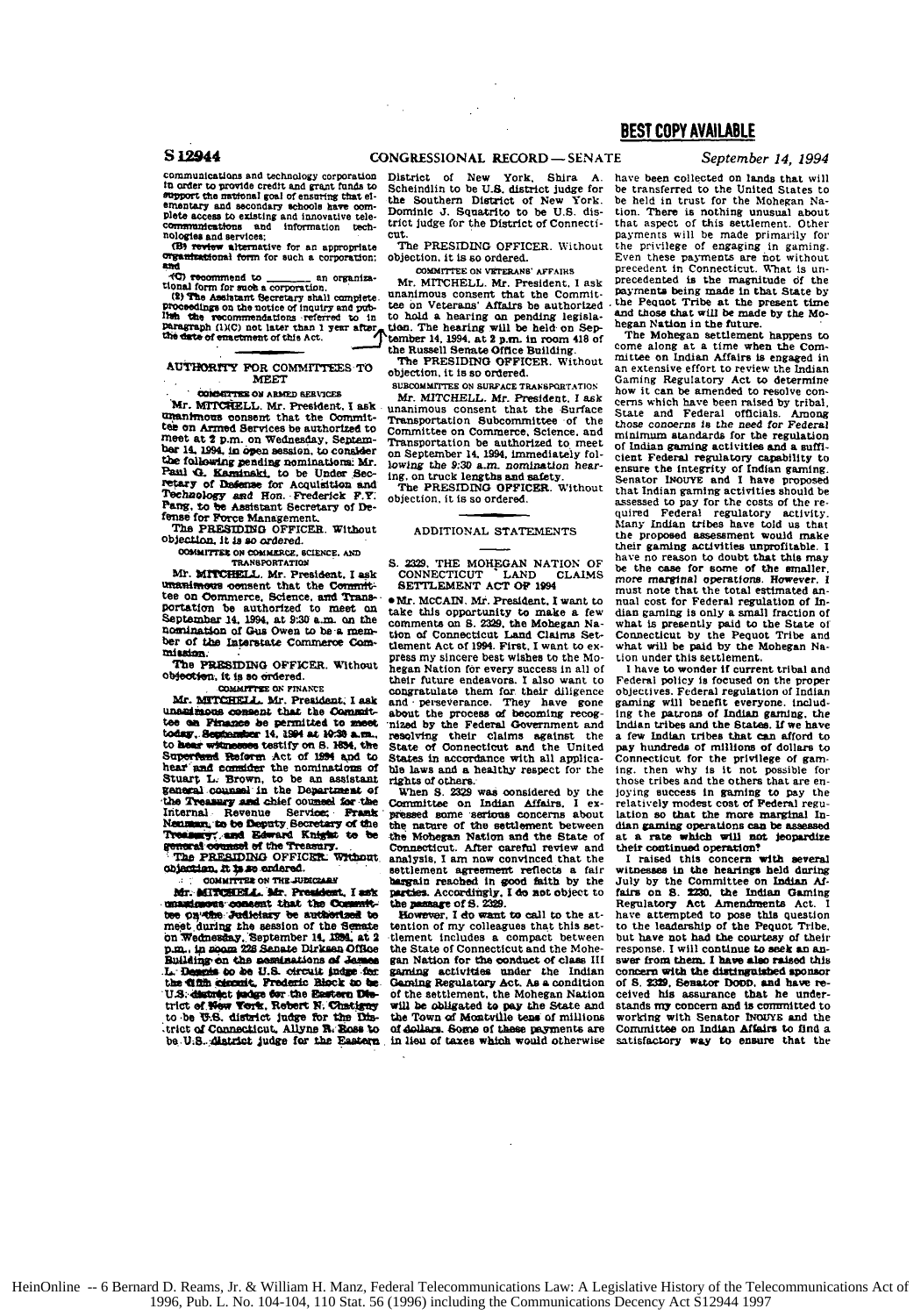## Document No. **162**

 $\cdot$